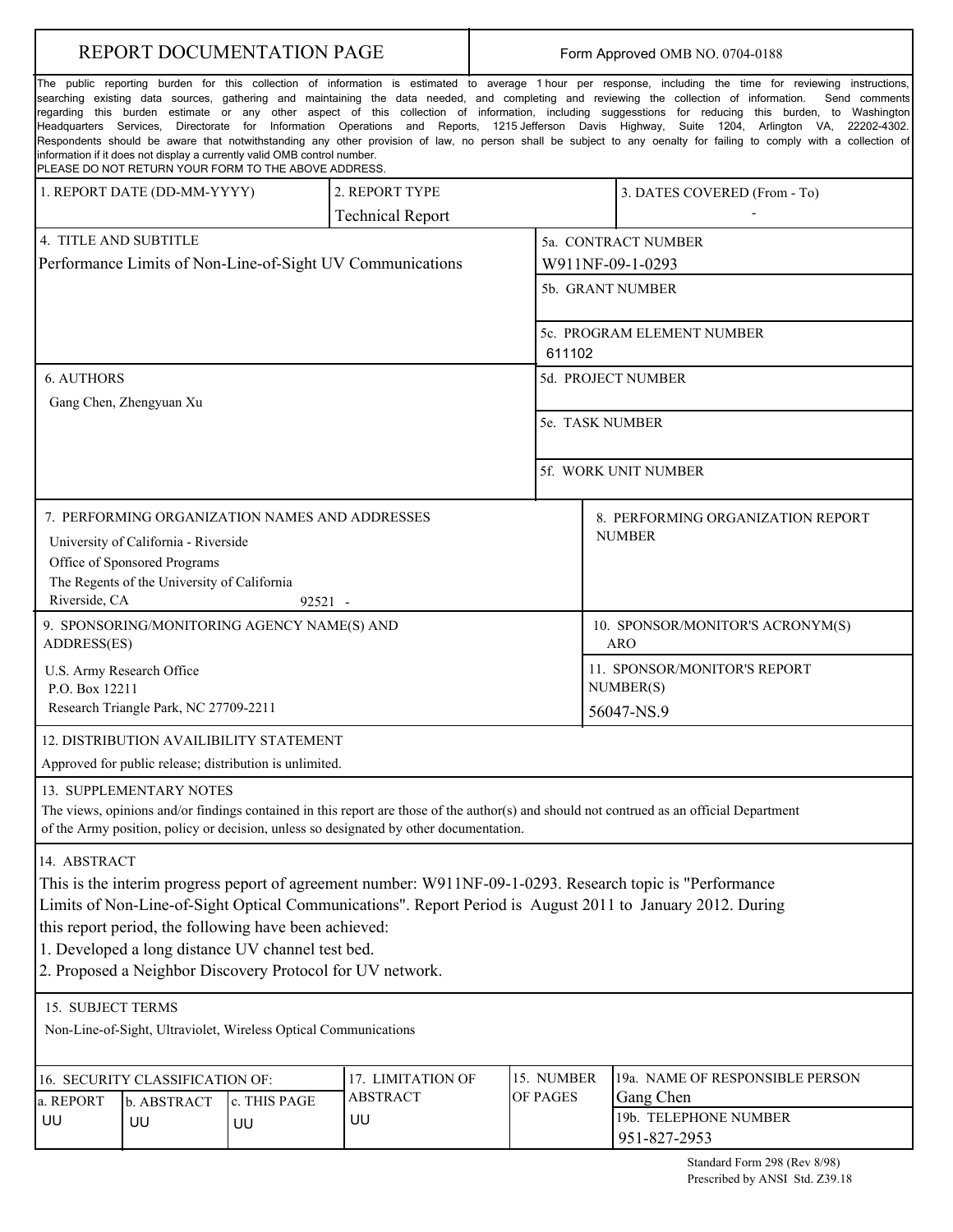#### **Report Title**

Performance Limits of Non-Line-of-Sight UV Communications

#### **ABSTRACT**

This is the interim progress peport of agreement number: W911NF-09-1-0293. Research topic is "Performance Limits of Non-Line-of-Sight Optical Communications". Report Period is August 2011 to January 2012. During this report period, the following have been achieved:

- 1. Developed a long distance UV channel test bed.
- 2. Proposed a Neighbor Discovery Protocol for UV network.
- 3. Modeled long distance NLOS UV channel
- 4. Designed a UV communication system working on USRP software defined radio platform.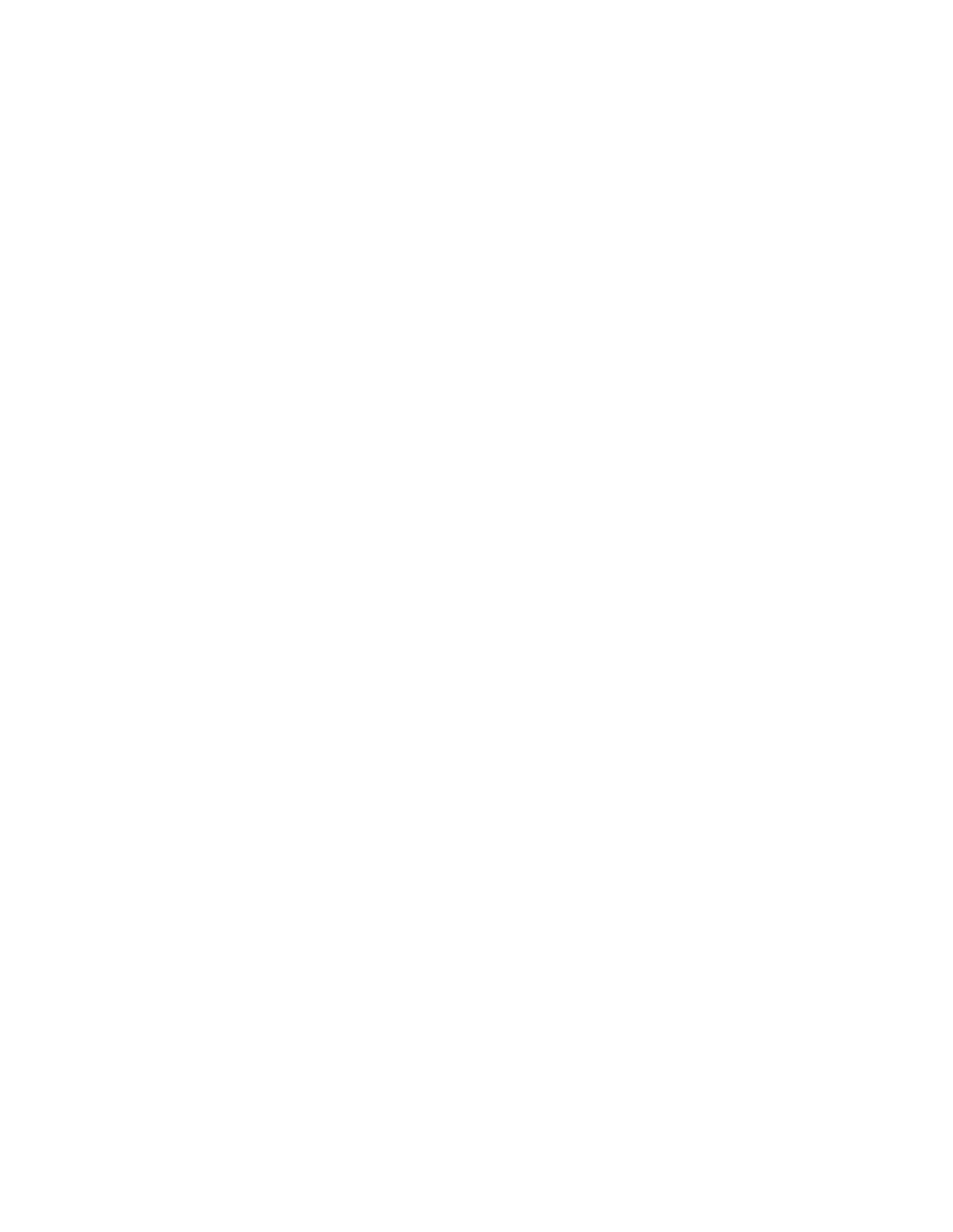

**ology Communications**<br>
Progress report<br>
1 August 2011–1 January 2012

**n**<br> **n**<br> **n**<br> **n**<br> **G**<br> **G**<br> **G**<br> **G**<br> **C**<br> **G Gang Chen University of California, Riverside, CA 92521 e**<br> **less less informations in the** *deu*<br> **less informations in the gachen@ee.ucr.edu**<br> **less in the gachen@ee.ucr.edu**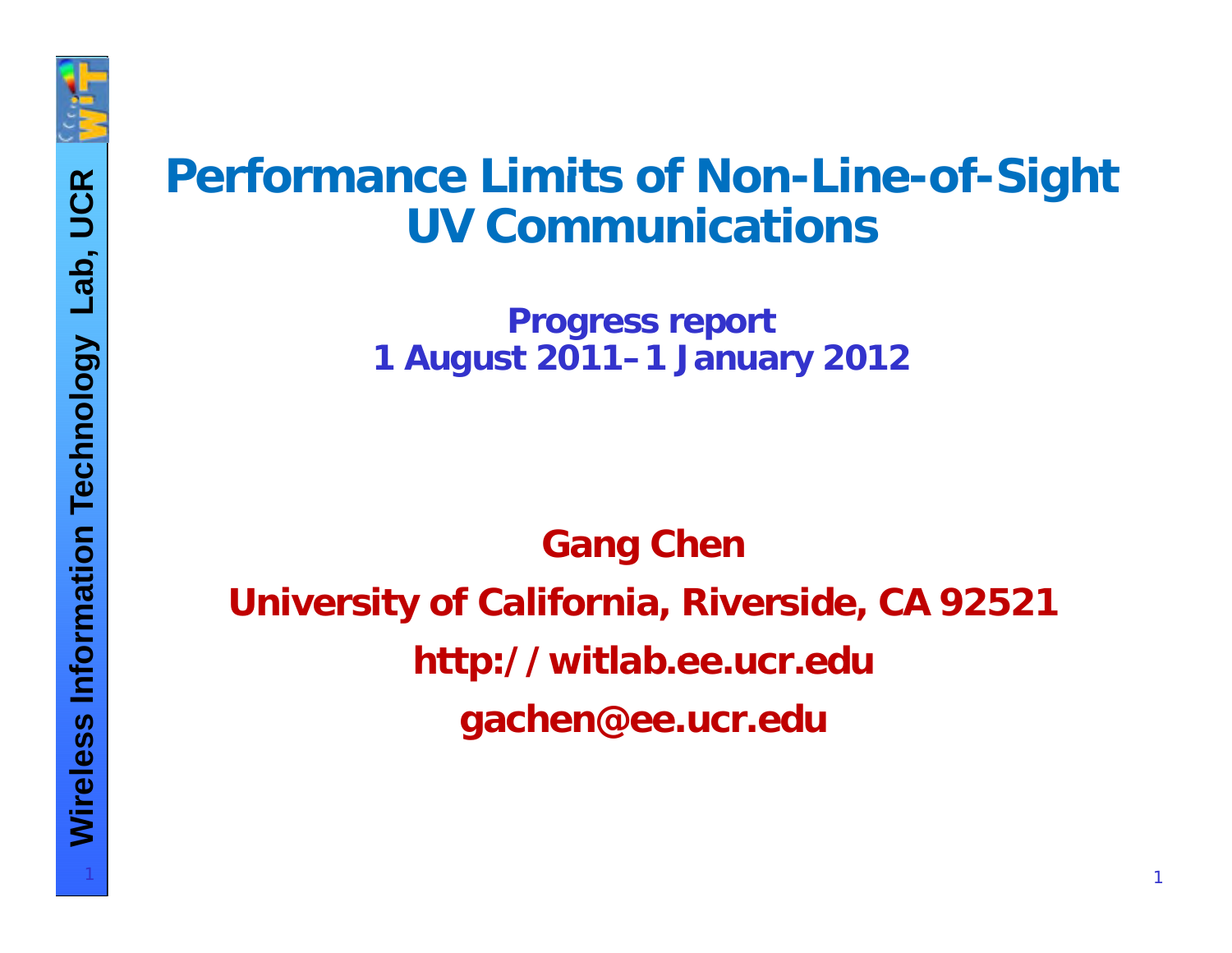

# **<sup>R</sup>1. Turbulence modeling for NLOS UV tt <sup>i</sup> <sup>h</sup> <sup>l</sup>ab, UCscatterin g channels**



 $\blacksquare$  NLOS = LOS (Tx -> V) + LOS (V -> Rx) ■ LOS path follow LN PDF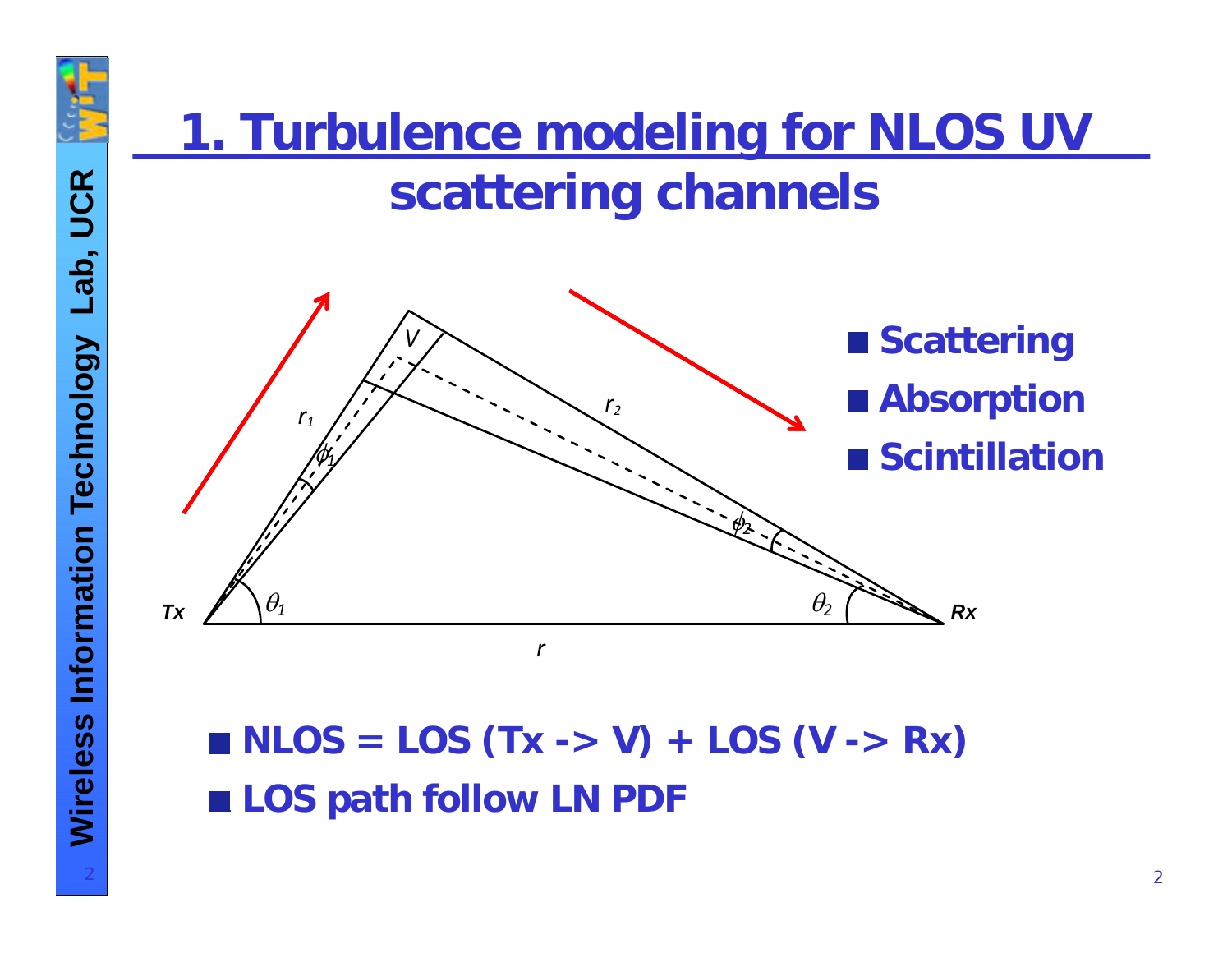

### **NLOS UV Scintillation Model**

Tx -> V: PDF at the common volume

$$
f_x(x) = \frac{1}{x\sigma_x\sqrt{2\pi}} \exp\left(-\frac{\left(\ln\frac{x}{E[x]} + \frac{1}{2}\sigma_x^2\right)^2}{2\sigma_x^2}\right)
$$

 $\mathcal{L}$ 

V -> Rx: assume single scattering

$$
f_y(y|x) = \frac{1}{y\sigma_y\sqrt{2\pi}} \exp\left(-\frac{\left(\ln\frac{y}{E[y|x]} + \frac{1}{2}\sigma_y^2\right)^2}{2\sigma_y^2}\right) \quad \text{Conditional PDF}
$$

nN.

 $f_{x,y}(x,y) = f_y(y|x) f_x(x)$  Joint PDF

 $f_y(y) = \int f_{x,y}(x, y) dx$  PDF at Rx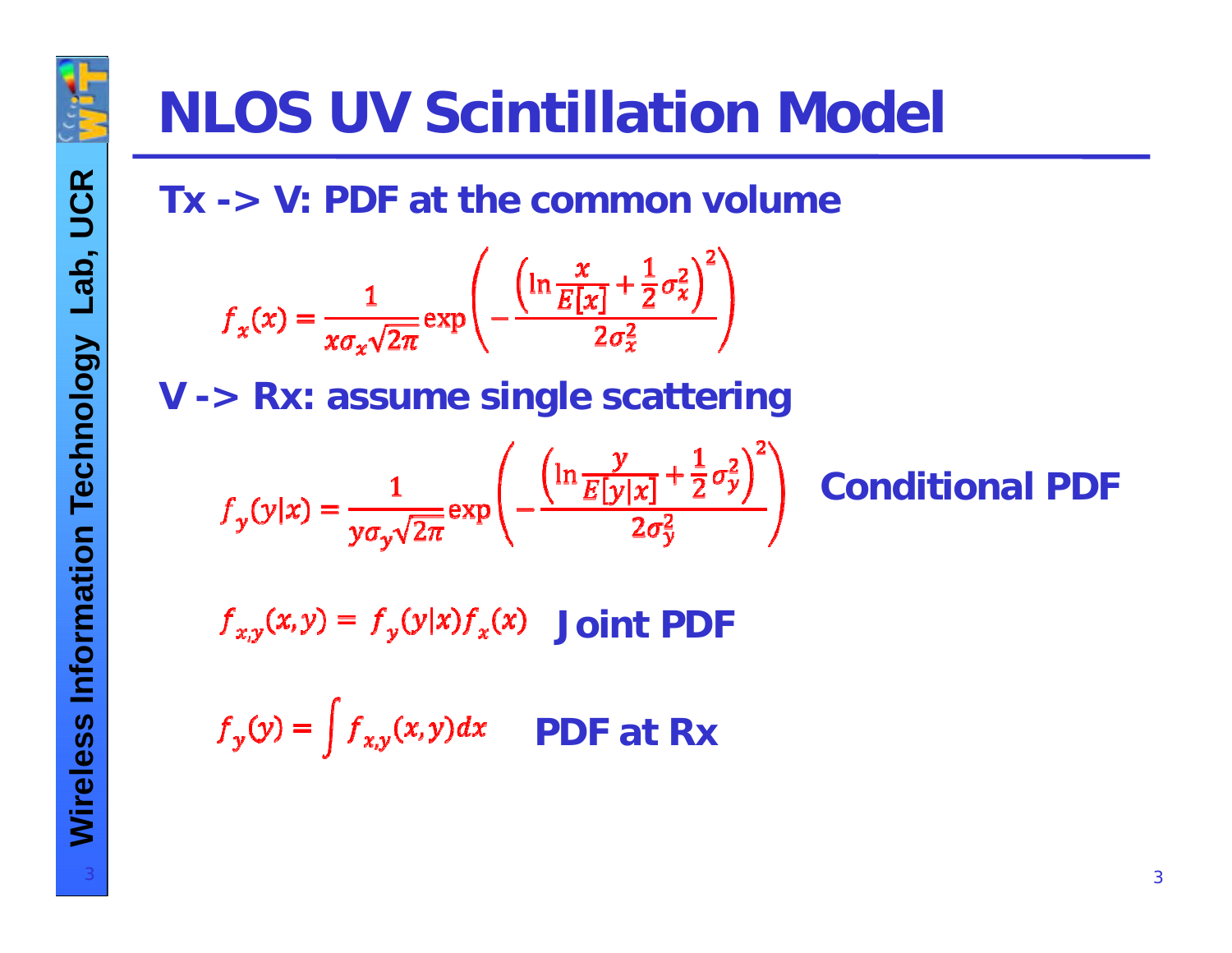

#### **Primary results**

UCR **ab, UC ology L Wire** 4

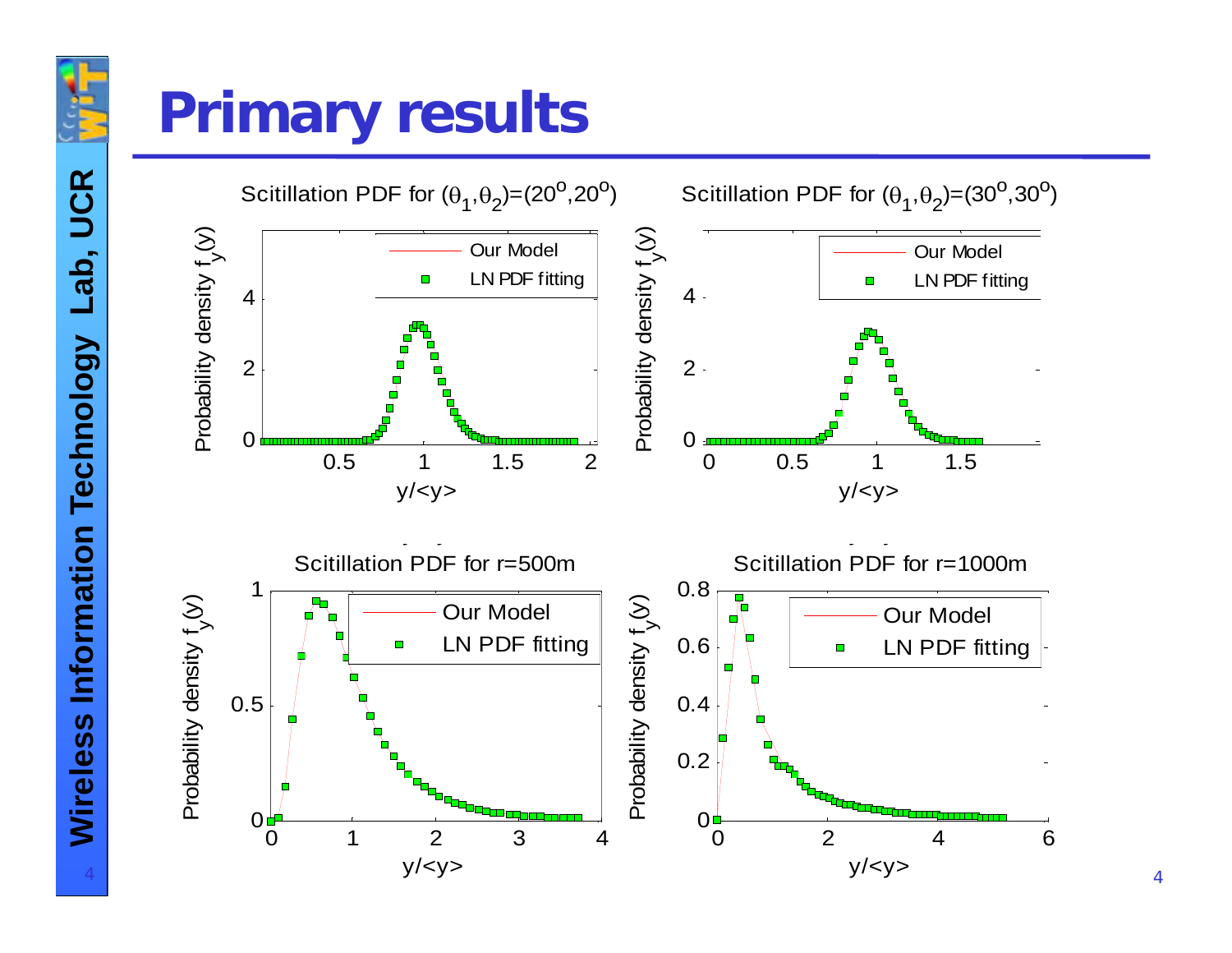### **2. UV long distance test bed**



15 Hz with pulse width (3-5) ns and energy (3-5) mJ θ1 10 º – 90 º

Receiver: PMT detector +high speed preamplifier→ 3 GHz oscilloscope Waveform record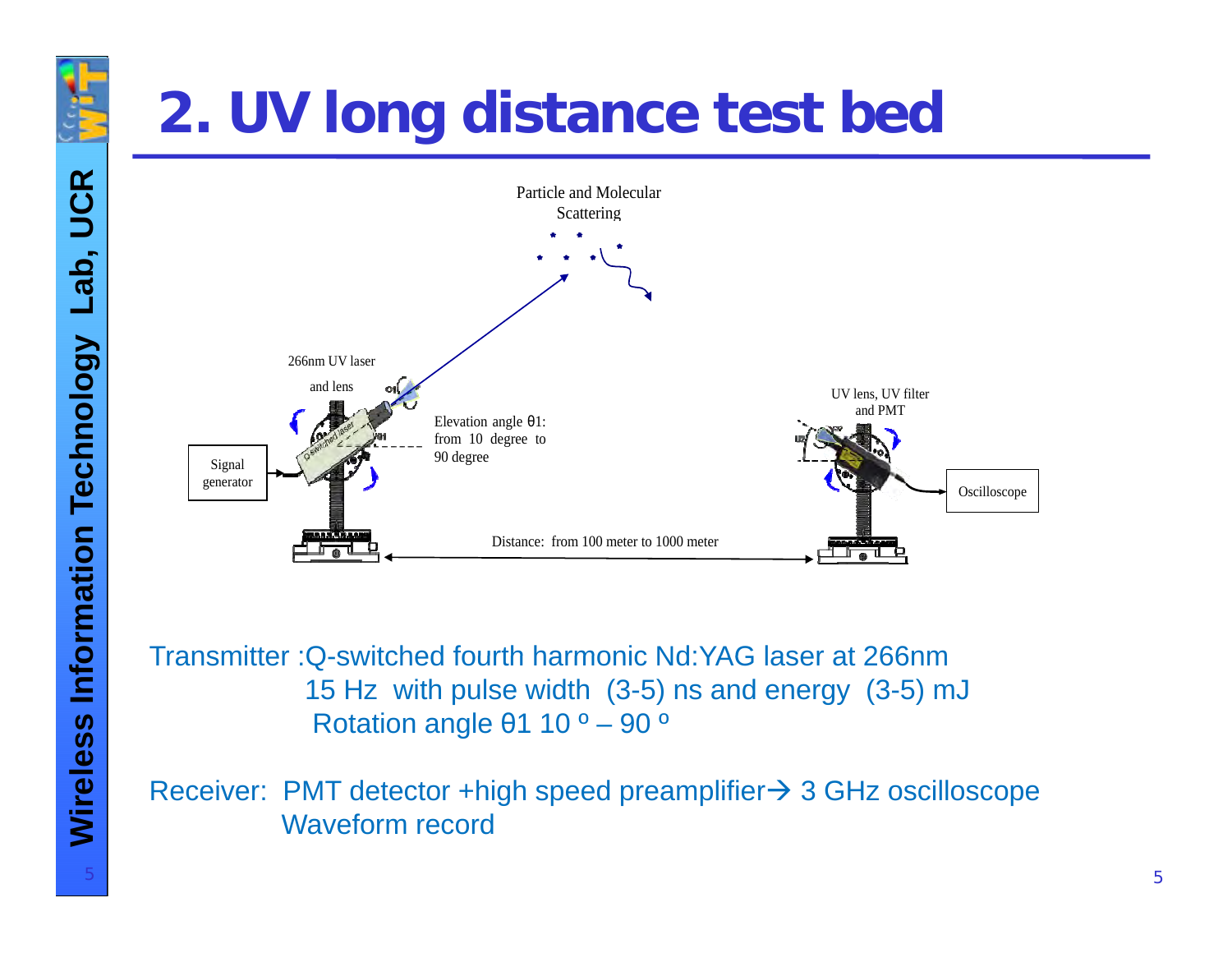

Lab, UCR

**Wireless Information Technology** 

#### UV test bed picture



#### **Laser Transmitter**



**PMT+ Osc Recorder**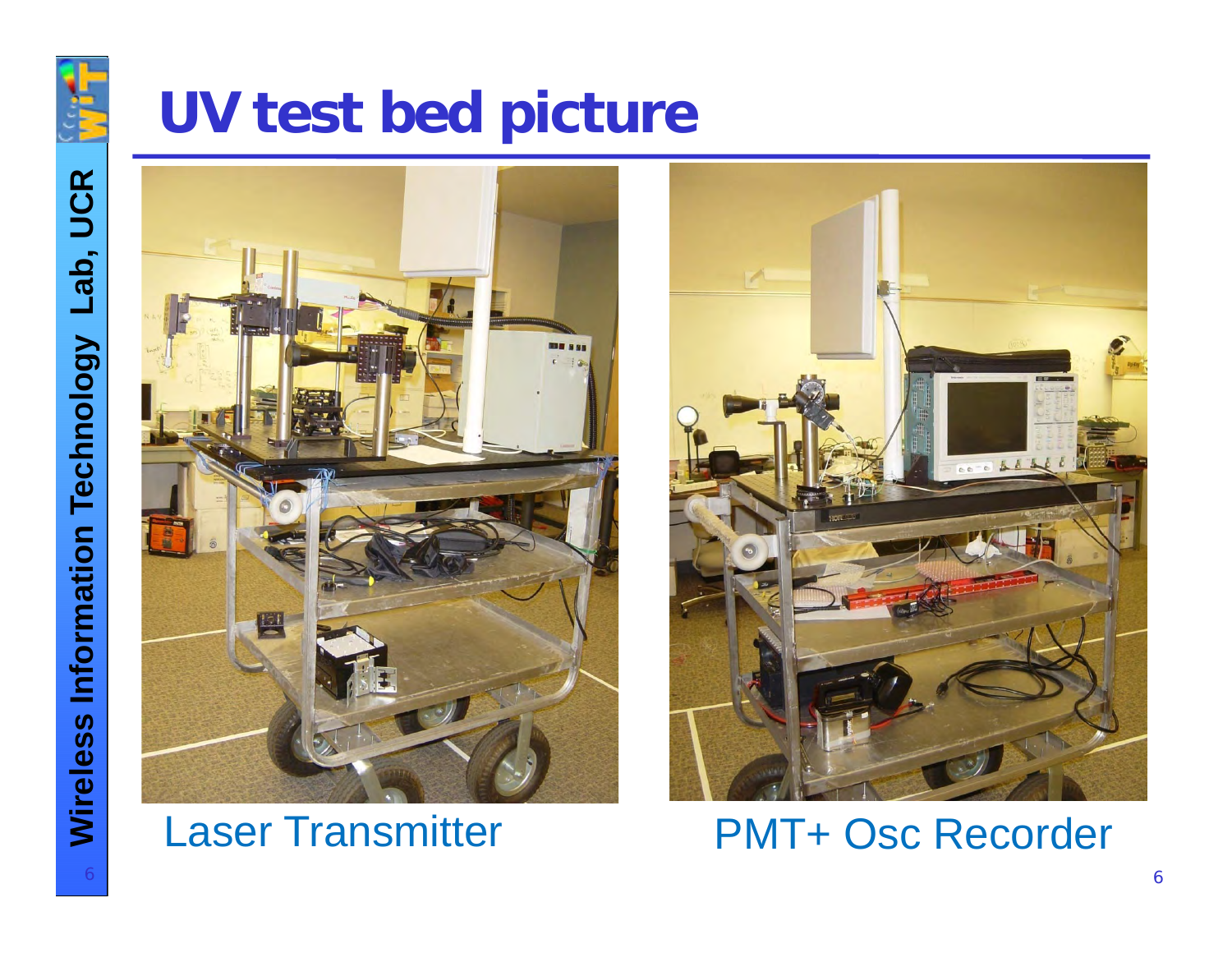

#### **3. UV system design on SDR platform**

7



**‐SDR from Lyrtech** •**TMS320DM6446 DM SoC** •**128MB DDR2 SDRAMless Info**•**Virtex ‐ 4 SX35 FPGA** •**125MSPS, 14 ‐bit ADCs •Dual channel 500MSPS, 16bit DACs**



**The USRP2 from GNU Radio** •**Two 100 MS/s 14 ‐bit ADC**

- •**Two 400 MS / s 16 ‐bit DAC**
- •**Gigabit Ethernet Interface**
- **2 Gbps high ‐speed serial interface**
- **Modular RF daughter boards**
- **Fully MIMO capable up to 8 nods**

7

• **1 Megabyte high ‐speed SRAM**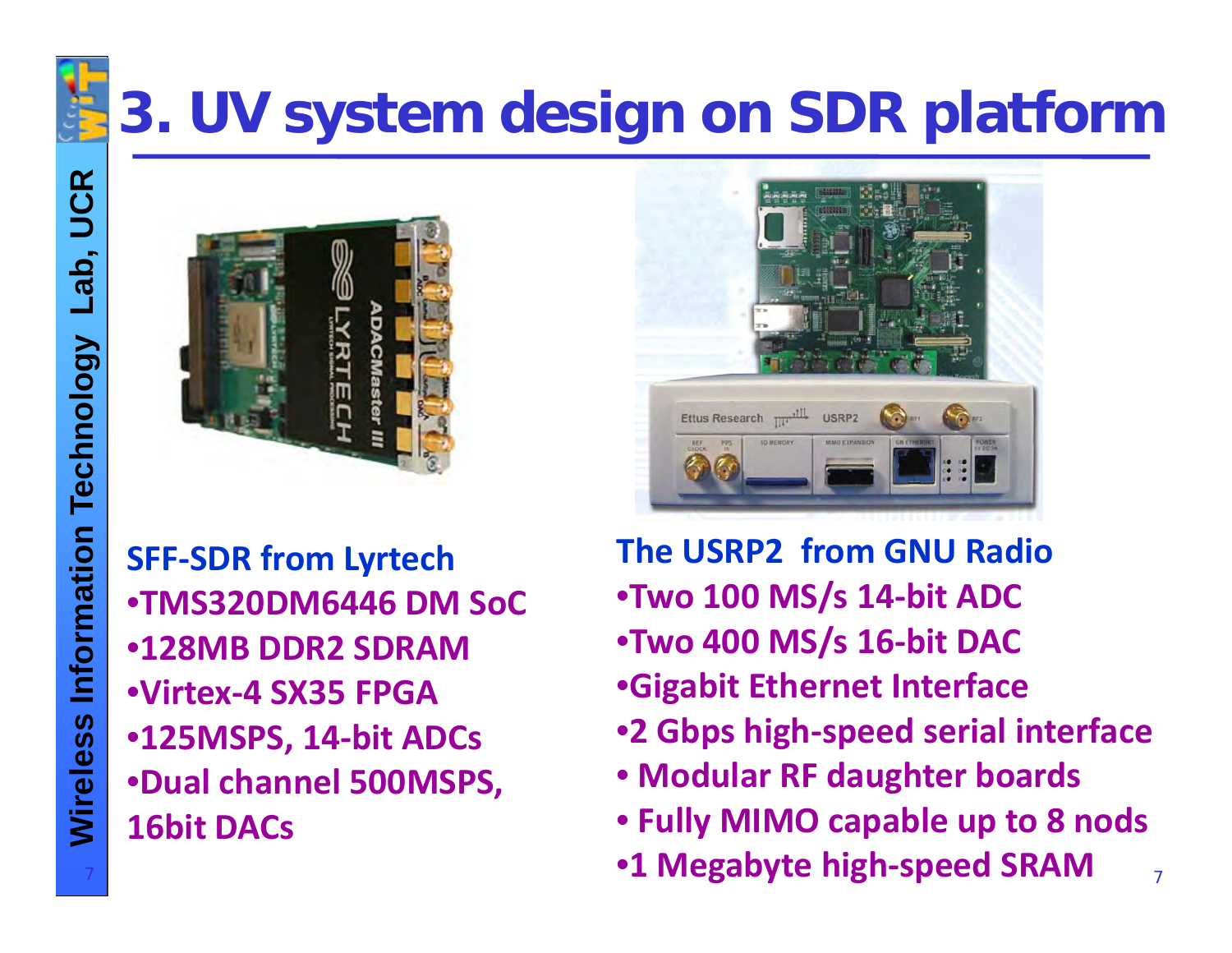

### **UV on SDR Architecture and Protocol**

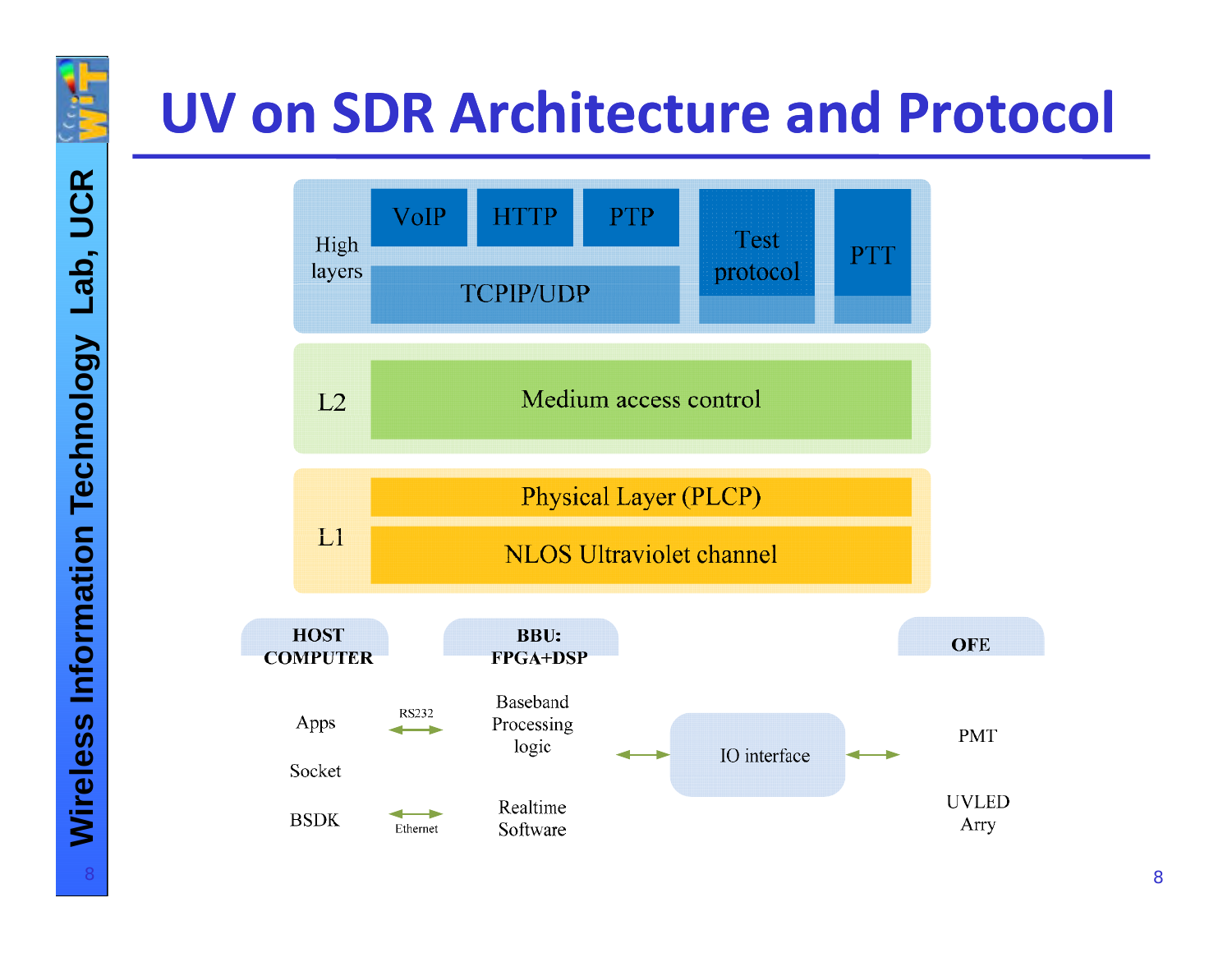

## **Optical front end design**



**UCR** Lab, **Technology Information Wireless**